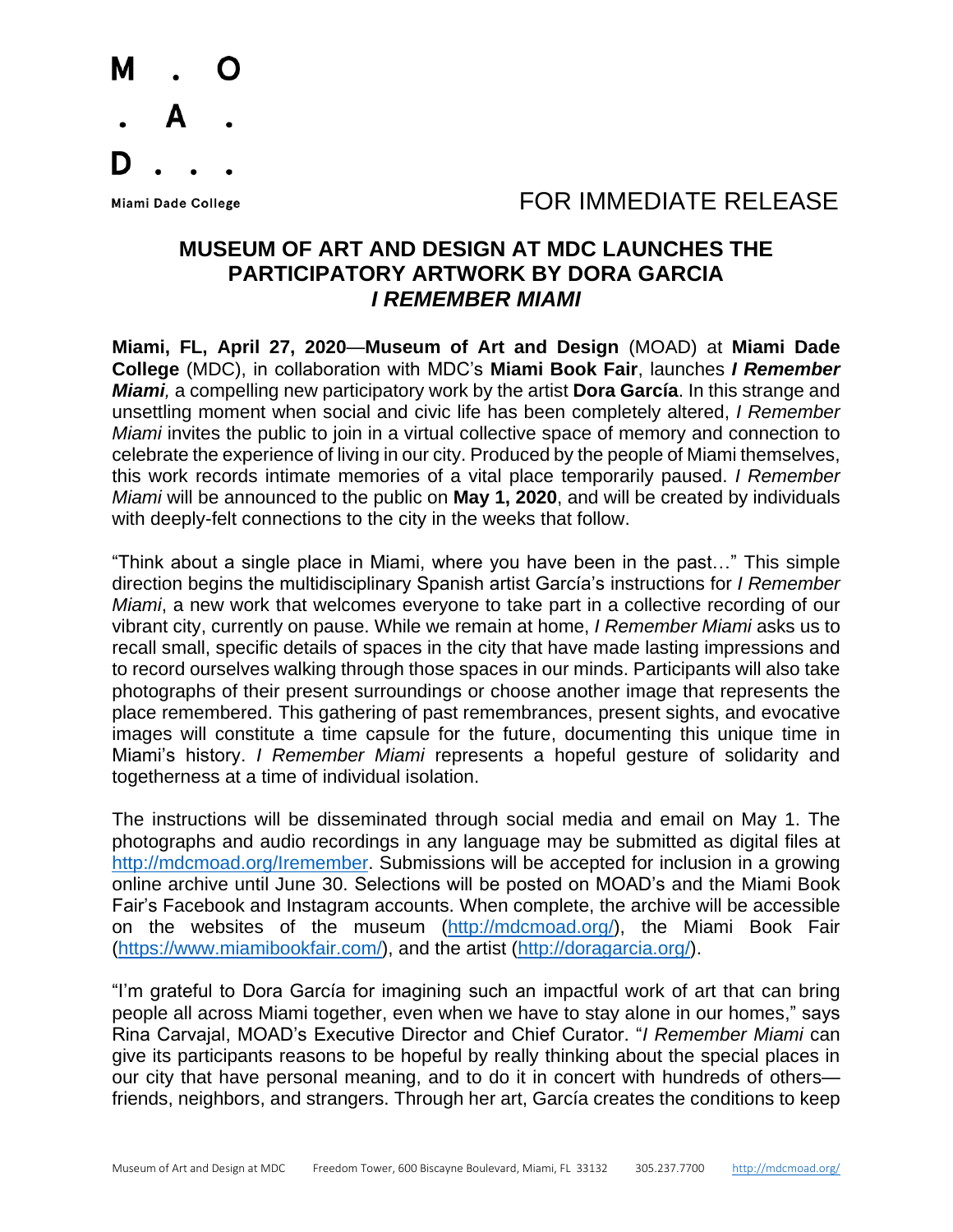

## Miami Dade College The Second Line of the Second Line of Table To Refer to Table To Release

us connected and collectively involved in visualizing Miami's past, present, and future. *I Remember Miami* is a beautifully fitting culmination to MOAD's series *A City of the People*, which encourages everyone in Miami to become active participants in the life of the place that we love."

Born in 1965 in Valladolid, Spain, García studied at the Rijksakademie in Amsterdam. She uses a range of media, including performance, video, text, and installation, to investigate the conditions that shape the encounter between the artist, the artwork, and the viewer. She has exhibited around the world and was included in Münster Sculpture Projects in 2007; Documenta in 2012; *There is always a cup of sea to sail in* at the São Paulo Biennial in 2010; and represented Spain in the 2011 Venice Bienale. In 2020, the first U.S. survey of her work was presented by the Rose Art Museum at Brandeis University in Waltham, Massachusetts.

Commissioned by MOAD, *Dora García: I Remember Miami* is curated by Rina Carvajal as part of the series *A City of the People*. It is made possible by the generous support of the John S. and James L. Knight Foundation as part of its [Immersive Technologies in the](about:blank)  [Arts](about:blank) initiative; the Miami-Dade County Department of Cultural Affairs and the Cultural Affairs Council, the Miami-Dade County Mayor and Board of County Commissioners; and the State of Florida, Department of State, Division of Cultural Affairs and the Florida Council on Arts and Culture.

Located in MDC's National Historic Landmark Freedom Tower, the Museum of Art and Design (MOAD) offers groundbreaking exhibitions and programs that aim to foster a reimagined Miami. As the flagship museum of Miami Dade College, MOAD strives to be a catalyst for action and a place that empowers people to remake their city. MOAD follows the College's lead in operating across Miami with its Museum Without Boundaries initiative, which takes place in city neighborhoods and invites everyone to be a part of the conversation.

- **WHAT:** *Dora García: I Remember Miami*
- **WHEN:** Friday, May 1, through Tuesday, June 30, 2020
- **WHERE:** Locations across Miami

**The Museum is currently closed until further notice. As part of Miami Dade College, MOAD and MDC Special Collections will continue to closely monitor COVID-19. MDC is coordinating efforts with the appropriate state and local authorities. We**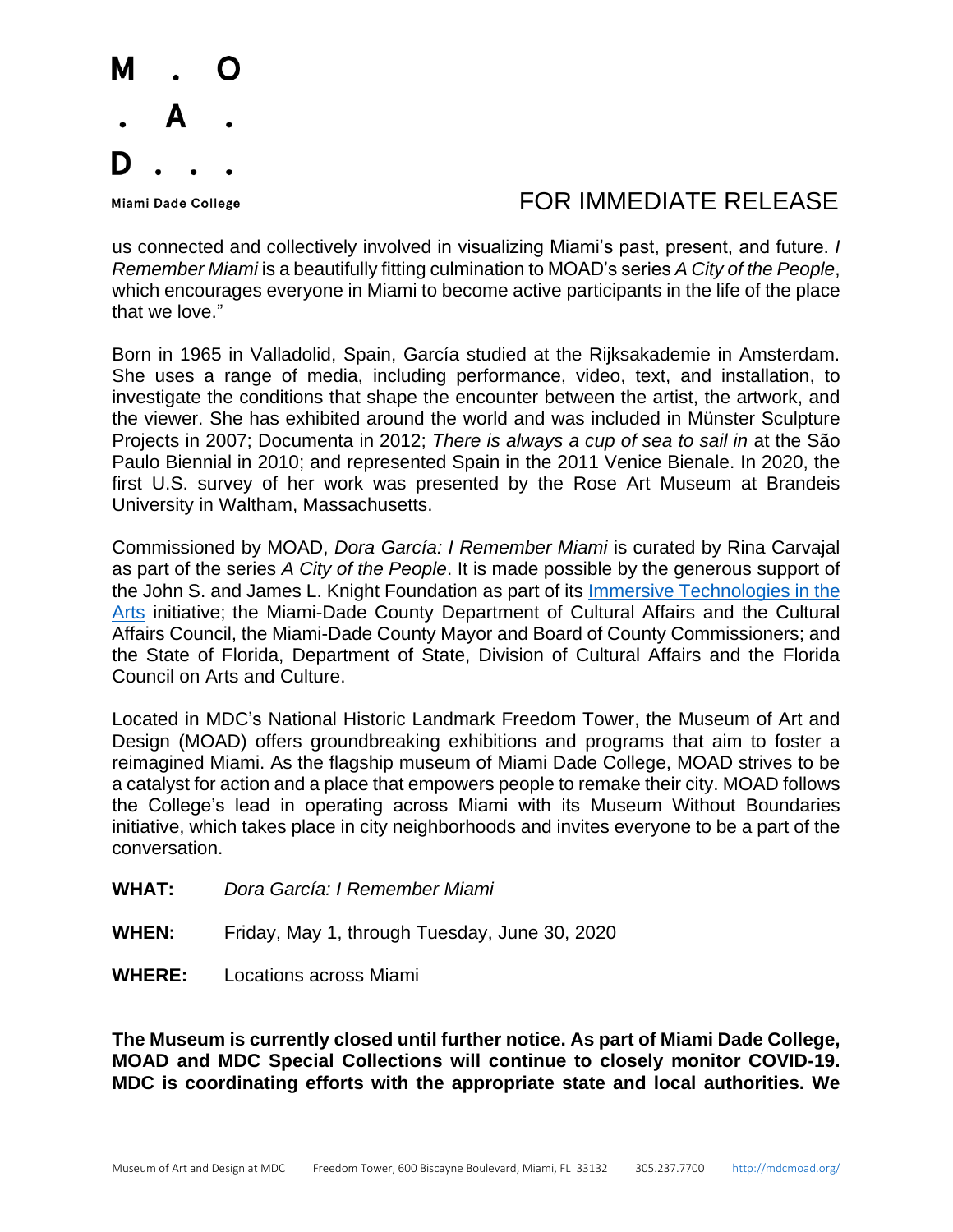

#### Miami Dade College The Second Line of the Second Line of Table To Refer to Table To Release

**recommend that you visit MDC's [information and resource page](about:blank) and check back frequently.**

**For more information regarding our closure and to stay tuned regarding the resumption of regular operating hours, please visit moadmdc.org and closely monitor our [Facebook](about:blank) and [Instagram](about:blank) channels.**

**For updates and a full schedule of events**, please visit [http://www.mdcmoad.org/.](about:blank)

**Press Contacts:** Caitlin Driscoll, MOAD's Marketing Consultant: 305-237-7719, [cdriscol@mdc.edu;](about:blank) JWI PR—Jessica Wade Pfeffer: 305-804-8424, [jessica@jwipr.com.](about:blank)

**MDC Media-Only Contacts:** Juan C. Mendieta, MDC Director of Communications: 305- 237-7611, [jmendiet@mdc.edu;](about:blank) Sue Arrowsmith, 305-237-3710, [sue.arrowsmith@mdc.edu;](about:blank) Allison Horton, 305-237-3359, [ahorton2@mdc.edu;](about:blank) or Norma Ardila, 305-237-3607, [nardila@mdc.edu.](about:blank)

This and other MDC releases are available on the web at [www.mdc.edu.](about:blank)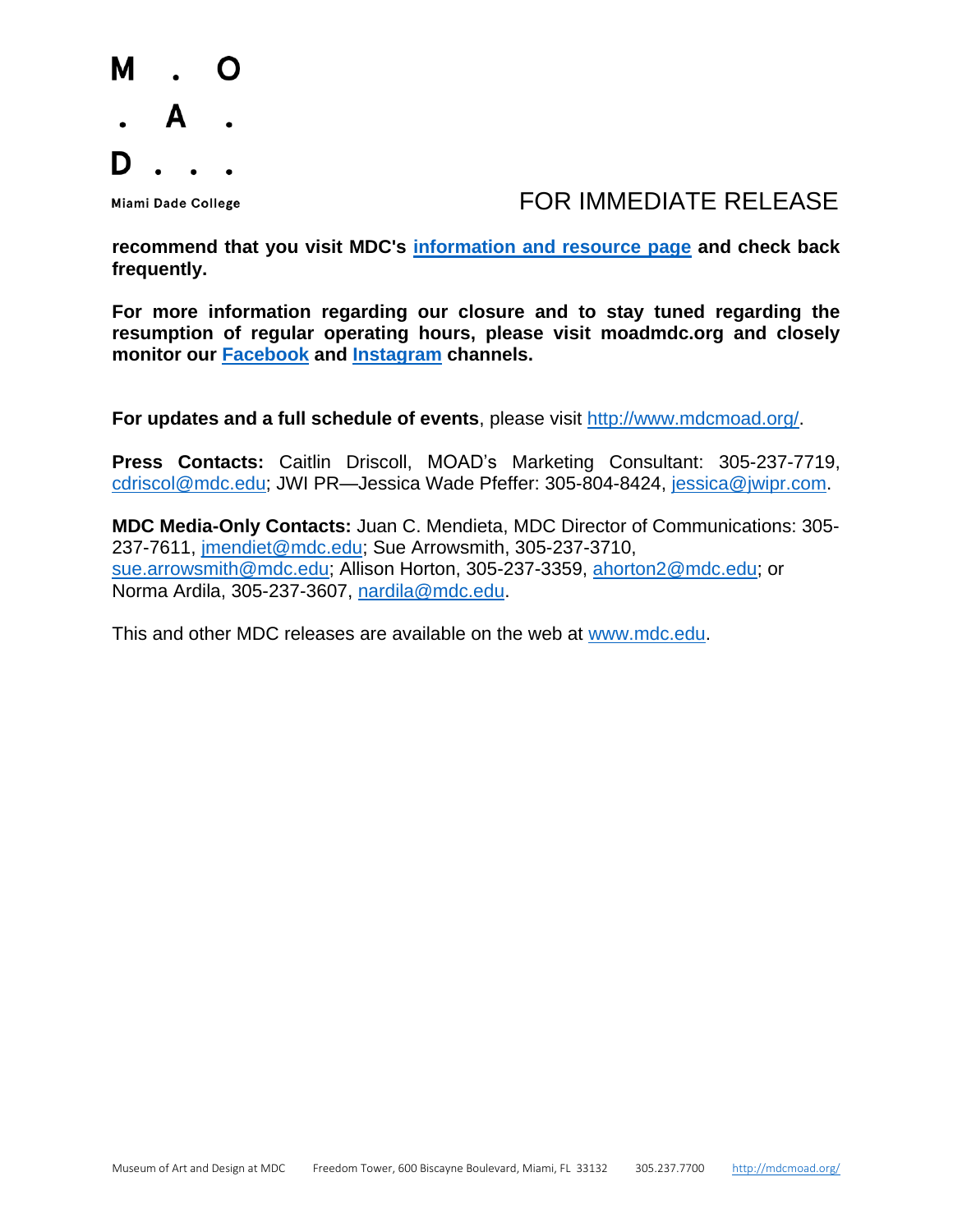## Miami Dade College The College College College The College The College The Top To FOR IMMEDIATE RELEASE

# **I Remember Miami**

A participatory artwork by Dora García, commissioned by MOAD MDC

#### INSTRUCTIONS:

- 1.) Think about a single place in Miami, where you have been in the past (once, many times, every day), and that has personal significance to you or that made a special impression on you.
- 2.) Have on hand an audio-recording device: just a phone will work, or any other audio-recording device. (The Voice Memo app on an iPhone is great for this.)
- 3.) Stand next to a window or on a balcony. Observe what is outside. Start the audio recording. Close your eyes.
- 4.) Imagine yourself in that special place where you have been in the past. In your mind, start walking around in it. Describe the place as you remember it, as it was the day or days you were there, ordering your memories according to your path through it: you enter the space, you start walking, you look to your right, to your left, in front, behind, you continue walking, until you leave the space again. Remember, this is not about describing events or occurrences in that space, or your feelings about it, but about describing the place itself.
- 5.) The recording of your voice can be a length you consider adequate for a listener to reconstruct your impressions of the space. It can be short (just a couple of minutes) or long (up to fifteen minutes).
- 6.) Once you are satisfied with your audio recording, stop the recording, and open your eyes. Take a photo (with your phone or any camera) of the space/the room where you have made the sound recording. You may also choose a different photograph that corresponds to the place you have remembered. This could be a family photo, an image from the internet, or a shot of an object that has a connection to the place you have described.
- 7.) Go to mdcmoad.org/Iremember and follow the prompts to submit your sound and image files, along with your name and the date of the recording.